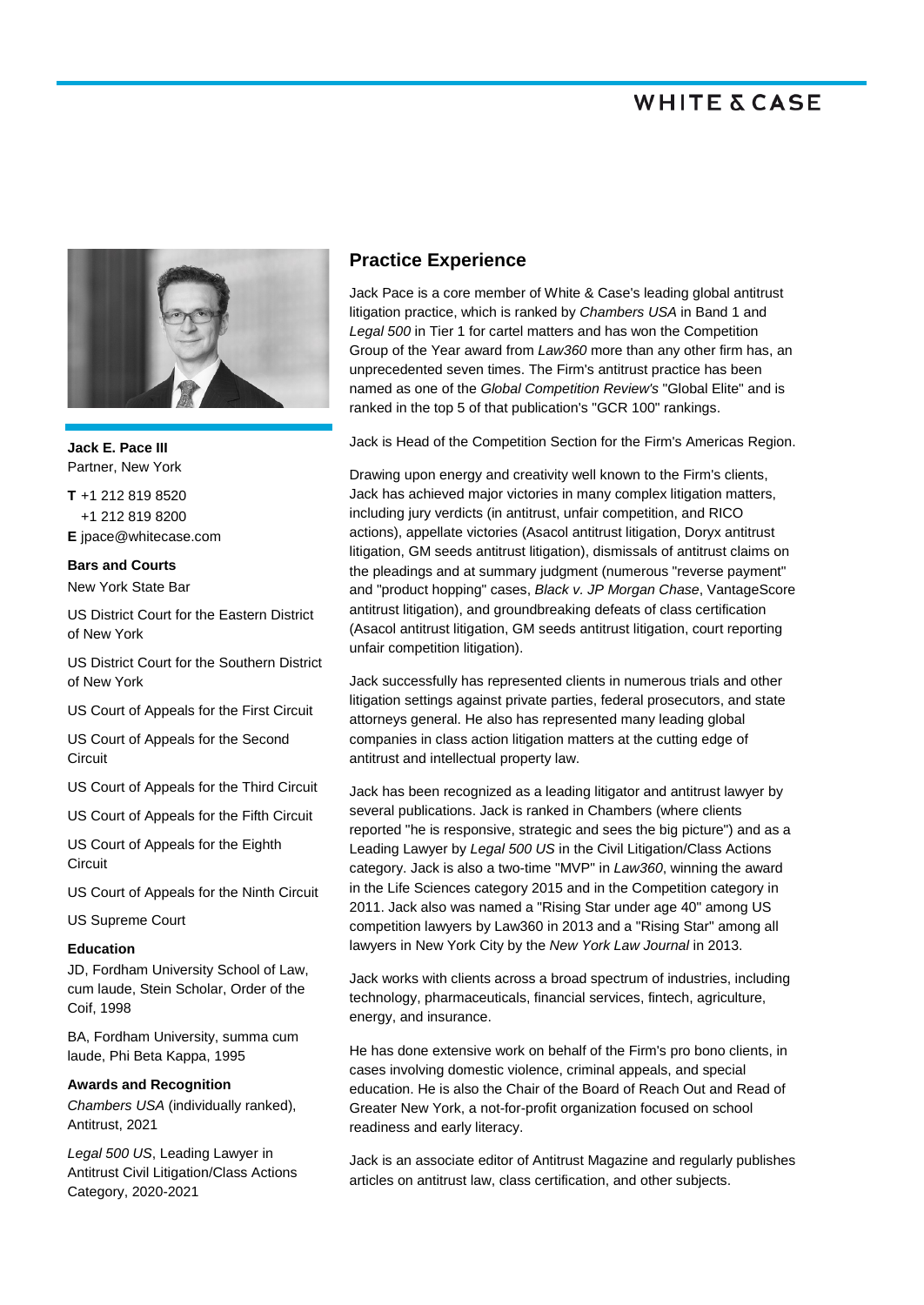MVP, Life Sciences, *Law360*, 2015

Co-MVP, Antitrust Litigation – Competition, *Law 360*, 2011

Appointed as Fellow to American Bar Foundation, 2017

*Benchmark Litigation*, "Litigation Star" 2017-2020

New York State Bar Association Class Action and Private Litigation Committee, 2020-2021

New York State Bar Association Monopolization and Big Tech Committee, 2021

New York City Bar's Antitrust & Trade Regulation Committee, 2014-2020

Rising Star, US Competition Lawyers aged 40 and under, Law 360, 2013

Rising Star aged 40 and under, *New York Law Journal*, 2013

Jack Pace was named a "Litigator of the Week" by *Global Competition Review* for securing reversal of class certification in the Asacol® product-hopping litigation.

**Languages** English

**Citizenship**

United States

Representative cases include the following:

#### **Antitrust and innovation**

Successfully defended Allergan in nationwide antitrust class action litigation regarding the company's leading Botox® Cosmetic product. The plaintiffs sought to prevent competition by blocking an exclusive license agreement that would create new competition in the sale of injectable neurotoxins in the United States.

Successfully defended several leading pharmaceutical and medical device manufacturers against antitrust challenges to the prosecution and enforcement of intellectual property rights.

Successfully defended several leading pharmaceutical manufacturers against antitrust challenges to the launch of new products.

In a noteworthy example, represented Allergan/Warner Chilcott in litigation brought by competitor Mylan, challenging Warner Chilcott's transition to new versions of its Doryx acne treatment. Jack and the White & Case team obtained dismissal of all of Plaintiff's claims on summary judgment, representing the firstever victory for a defendant on a full evidentiary record in a socalled pharmaceutical "product hopping" litigation. The Third Circuit Court Appeals affirmed the client's victory, creating the only appellate precedent in favor of a defendant in a "product hopping" case.

### **Fintech**

Representing Apex Clearing Corporation in antitrust and securities law challenges relating to so-called "short squeeze" efforts by traders of meme stocks.

Advising various fintech and financial services companies on antitrust compliance, joint ventures, and new service offerings.

#### **Class action defense**

Successfully represented defendants from a variety of industries facing class actions and achieved precedent-setting victories in defeating class certification, including in the Asacol Antitrust Litigation (1st Circuit), the GM Seeds Antitrust Litigation (8th Circuit), and the Loestrin Indirect Purchaser Antitrust Litigation (1st Circuit).

 **Antitrust challenges to pharmaceutical settlement agreements and IP enforcement** 

National trial counsel for several leading pharmaceutical manufacturers (including AbbVie, Boehringer Ingelheim, Boston Scientific, Hikma, and Pfizer) in antitrust challenges to settlement agreements and efforts to enforce intellectual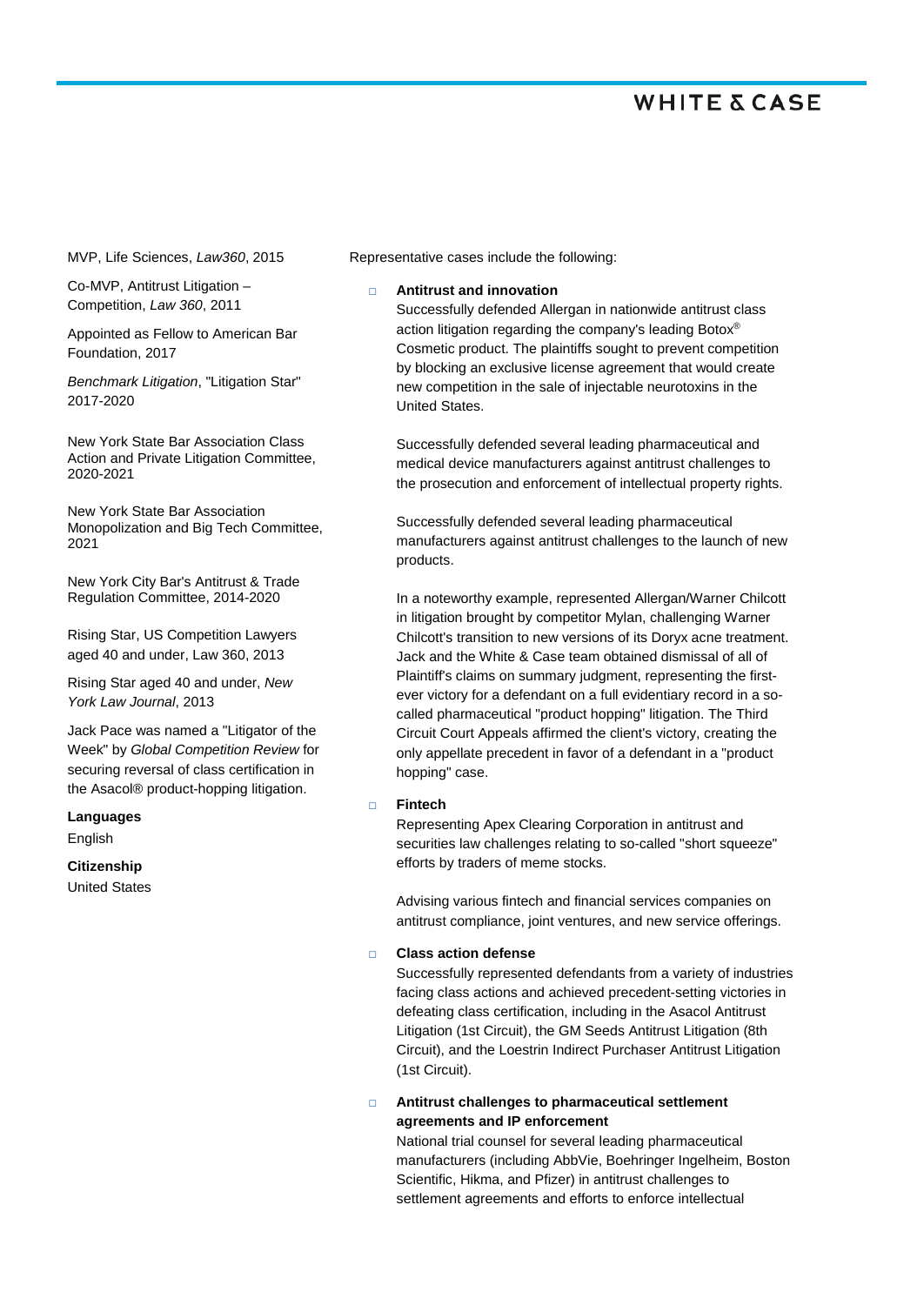property rights. Among other things, Jack is playing a leading role in the class certification and economic analyses involved in these cases.

### **Consolidated price-fixing class actions**

Successfully defended a leading global potash supplier in consolidated class action litigation involving claims under antitrust and unfair competition laws.

Successfully defended clients in a variety of sectors, including information services, health care, commodities, and automotive manufacturing in antitrust lawsuits challenging joint conduct under the antitrust laws.

### **FDA regulatory approval of innovative pharmaceutical products**

Successfully defended a leading global pharmaceutical manufacturer in preliminary injunction proceedings that challenged Food and Drug Administration (FDA) approval of a biosimilar drug.

#### **Experian Information Solutions, Inc.**

Representing Experian, Jack and his colleagues obtained a jury verdict on all claims brought by Fair Isaac Corporation in an action concerning allegations of unfair competition and trademark infringement in the sale of credit risk scoring services. The jury also found in favor of Experian on its counterclaim that the plaintiff had committed fraud on the US Patent and Trademark Office in obtaining its registration for the trademark-in-suit. Jack and his colleagues also obtained dismissal of all antitrust and false advertising claims on summary judgment. The trial victory and summary judgment victory were upheld by the 8th Circuit Court of Appeals.

In a separate case brought by a proposed nationwide class of purchasers, Jack and his colleagues obtained dismissal of all claims asserting antitrust violations against Experian and various leading financial institutions.

 **Antitrust / intellectual property litigation**  Successfully represented several major pharmaceutical manufacturers in monopolization litigation involving allegations of fraud on the United States Patent and Trademark Office.

 **Defense against deceptive and unfair trade practice claims** Represented a legal services support company in class action litigation asserting claims under state deceptive and unfair trade practice laws. Jack and his colleagues obtained denial of the class certification motion and dismissal of all claims against our client.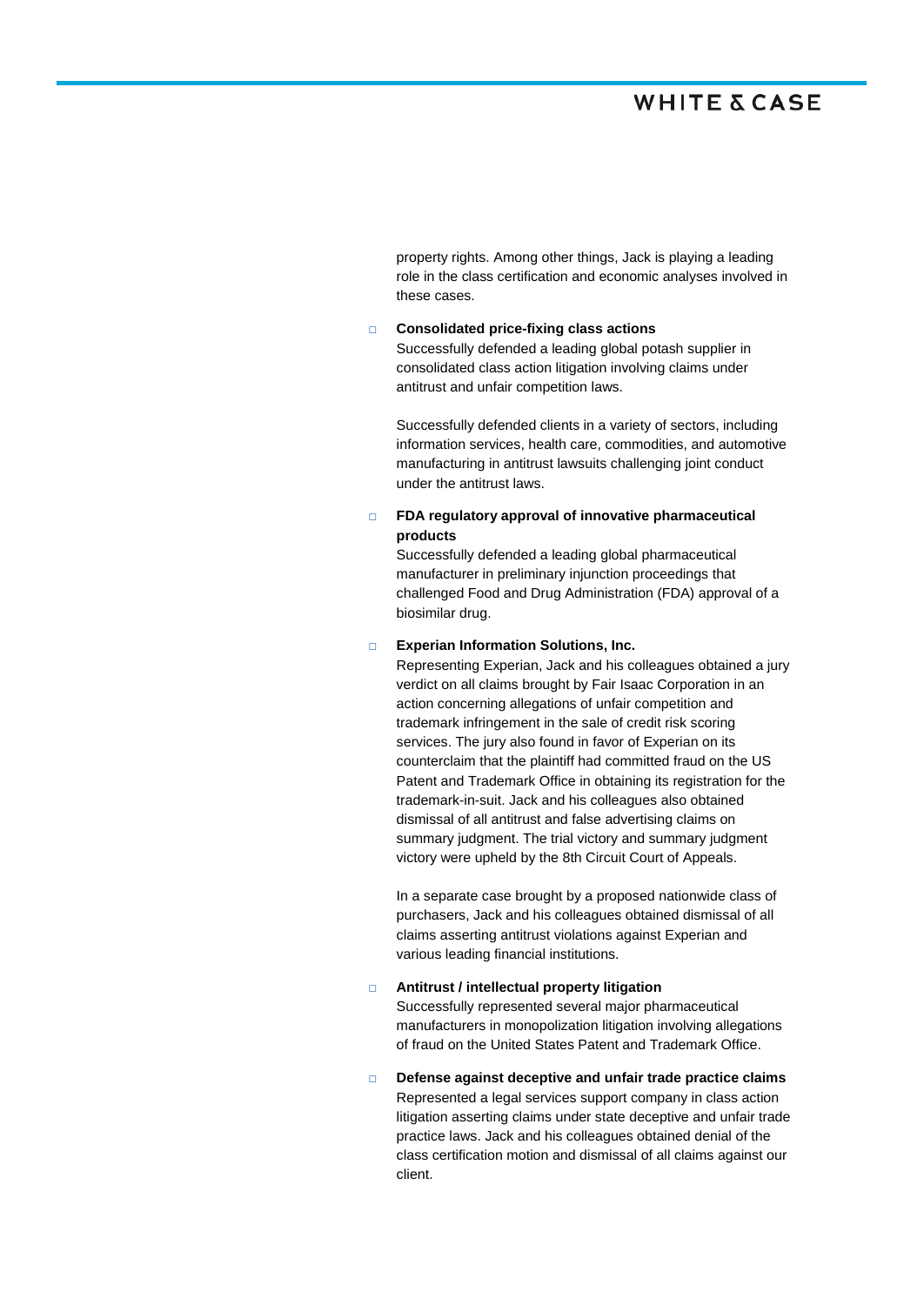#### **Employment class action litigation**

Represented a leading pharmaceutical company in putative class actions involving claims under Title VII and the wage and hour laws, respectively. Obtained the dismissal of all claims against our clients in both matters on grounds of corporate separateness and plaintiffs' failure to justify piercing the corporate veil.

### **RICO litigation**

Represented a coalition of insurance companies in a 10-week jury trial involving RICO and fraud claims. Obtained the first verdict against the tobacco industry by a third-party payer.

## **Publications**

"A Moment of Clarity in the IBOR Transition: DOJ Antitrust Division Issues Business Review Letter Approving ISDA's Proposed Protocol for Derivatives," Alert (Oct. 6, 2020)

"Understanding and Un-Tying Product Hopping Litigation, Part II: A Reply to Carrier and Shadowen," *Antitrust*, Vol. 33, No. 2, Spring 2019 (co-author)

"Doryx, Namenda, and Coercion: Understanding and Un-Tying Product-Hopping Litigation," *Antitrust*, Vol. 32, No. 3, Summer 2018 (co-author)

"Looking for Sunlight in *Shady Grove*: The Fate of State Law in Federal Diversity Cases Remains Unclear," *Antitrust,* Volume 30, No. 2, Spring 2016 (co-author)

"Third Circuit Holds, 'Give Peace a Chance': The De Beers Litigation and the Potential Power of Settlement," *Antitrust*, Volume 27, No. 2, Spring 2013 (co-author)

"E-discovery 'Worst Practices,'" 4 *The Senior Lawyer* 56, Spring 2012 (co-author)

*Antitrust Law Developments* (Seventh), 2012 (contributor to chapter on equitable and class action tolling)

*The Monopolization and Dominance Handbook*, American Bar Association, Antitrust Section, July 2011 (contributing editor)

"From Shady to Dark: One Year Later, Shady Grove's Meaning Remains Unclear," *Antitrust*, Volume 25, No. 2, Spring 2011 (co-author)

"E-discovery 'Worst Practices': Ten Sure-Fire Ways to Mismanage Document Review and Production," 14 N.Y. Bus. L.J. 62, Winter 2010 (co-author)

"E-discovery 'Worst Practices,'" 2 *The Senior Lawyer* 33, Fall 2010 (coauthor)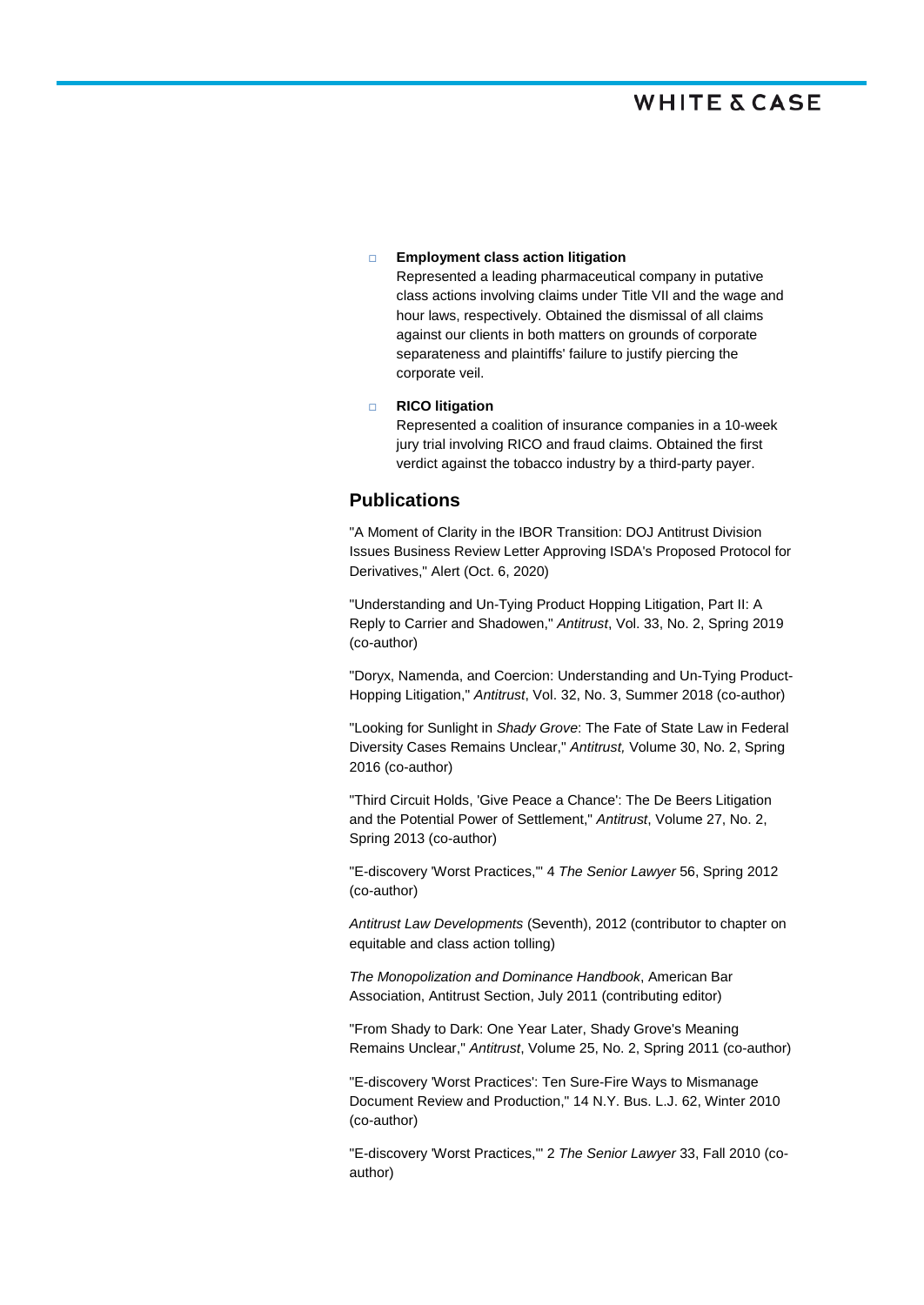"E-discovery 'Worst Practices': Ten Sure-Fire Ways to Mismanage a Litigation Hold," 13 N.Y. Bus. L.J. 48, Fall 2009 (co-author)

*Annual Review of Antitrust Law Developments*, 2008 (contributor to chapter on vertical non-price restraints)

"The Recent Wave, or Ripple, of Antitrust Class Certification Denials," Antitrust Practitioner, Volume 5, December 2006 (co-author)

"Testing the Security Blanket: An Analysis of Recent Challenges to Stipulated Blanket Protective Orders," *Antitrust*, Volume 19, No. 3, Summer 2005

"Conspiratologists at the Gate: The Scope of Expert Testimony on the Subject of Conspiracy in a Sherman Act Case, Antitrust," Volume 17, No. 2, Spring 2003, (co-author)

"Automatic Stays and Governmental Operations: How New York State Protects the Government from the Poor," 24 *Fordham Urban Law Journal*, Page 137, 1996

### **Professional Associations**

American Bar Association, Litigation and Antitrust Sections Antitrust Magazine, Editor New York City Bar Association, Antitrust & Trade Regulation Committee

### **Panels/Speeches**

"Class Actions: An Emerging Global Divergence?," 48th Annual Conference on International Antitrust Law & Policy, Fordham Competition Law Institute, Oct. 1, 2021

"The Future of Antitrust Case Law: What the Courts Could Say About the New Trends," 9<sup>th</sup> Bill Kovacic Antitrust Salon, Concurrences and George Washington University Law School, Sept. 28, 2021

"The Supreme Court's NCAA Decision and Its Implications for Antitrust Law," Video, [www.whitecase.com,](http://www.whitecase.com/) Sept. 2, 2021

"Product Hopping in the COVID-19 Era," The Road to "Business As Usual" in America's Pharmaceutical Industry, Webinar, June 25, 2020

Guest Lecturer, "Antitrust Law," Fordham University School of Law, 2009, 2010, 2012, and 2020

"Is Antitrust the Miracle Cure for Drug Prices?," The 38<sup>th</sup> NERA Antitrust and Trade Regulation Seminar, July 5, 2019

"Pricing Issues In Pharma: Pay-For-Delay, Product Hopping . . . .," The Global Antitrust Economics Conference, Concurrences/NYU Stern School of Business, May 31, 2019